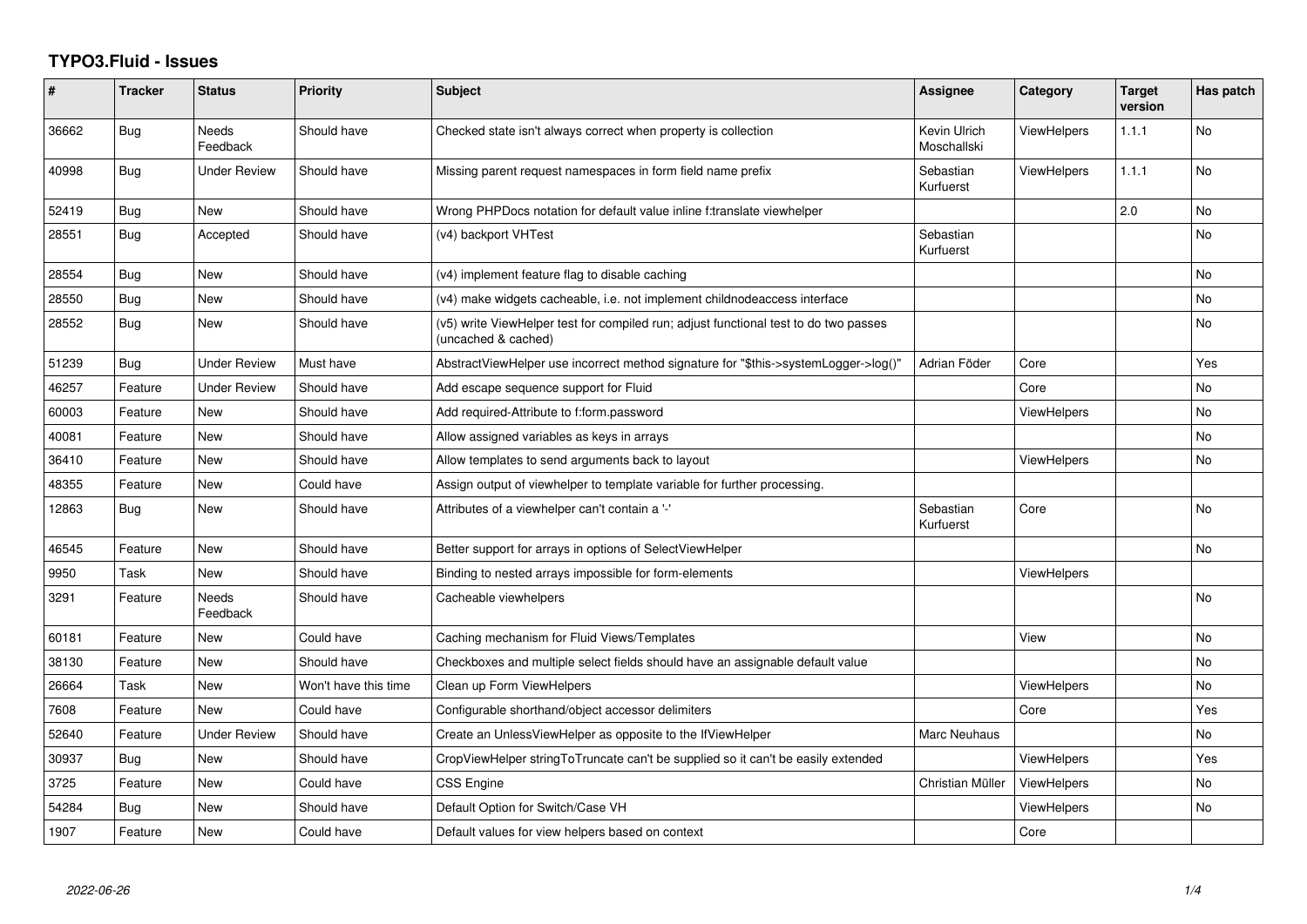| #     | <b>Tracker</b> | <b>Status</b>            | <b>Priority</b> | <b>Subject</b>                                                                                       | <b>Assignee</b>             | Category           | <b>Target</b><br>version | Has patch |
|-------|----------------|--------------------------|-----------------|------------------------------------------------------------------------------------------------------|-----------------------------|--------------------|--------------------------|-----------|
| 45345 | Feature        | <b>Needs</b><br>Feedback | Should have     | Easy to use comments for fluid that won't show in output                                             |                             |                    |                          |           |
| 13045 | Bug            | <b>New</b>               | Should have     | Entity decode of strings are different between if-conditions and output of variable                  |                             |                    |                          |           |
| 52536 | Bug            | <b>Under Review</b>      | Should have     | Errorclass not set if no property-attribute set                                                      |                             |                    |                          |           |
| 45153 | Feature        | <b>New</b>               | Should have     | f:be.menus.actionMenuItem - Detection of the current select option is insufficient                   |                             |                    |                          | <b>No</b> |
| 49600 | <b>Bug</b>     | <b>New</b>               | Should have     | f:form tag shown as a HTML on frontend                                                               |                             | <b>ViewHelpers</b> |                          | No        |
| 58921 | Bug            | New                      | Should have     | f:form.* VHs crash if NOT inside f:form but followed by f:form                                       |                             |                    |                          | No        |
| 31955 | Feature        | <b>New</b>               | Should have     | f:uri.widget                                                                                         |                             | Widgets            |                          | No        |
| 37619 | Bug            | <b>New</b>               | Should have     | Fatal Error when using variable in name attribute of Section ViewHelper                              |                             | ViewHelpers        |                          | No        |
| 10472 | Feature        | New                      | Could have      | Fluid Standalone distribution                                                                        |                             | Core               |                          | No        |
| 9005  | Feature        | Accepted                 | Could have      | Fluid Template Analyzer (FTA)                                                                        | Sebastian<br>Kurfuerst      |                    |                          |           |
| 49038 | <b>Bug</b>     | <b>New</b>               | Must have       | form.select does not select the first item if prependOptionValue is used                             |                             |                    |                          | No        |
| 8648  | Bug            | New                      | Should have     | format.crop ViewHelper should support all features of the crop stdWrap function                      |                             | ViewHelpers        |                          | <b>No</b> |
| 58983 | <b>Bug</b>     | <b>New</b>               | Should have     | format.date does not respect linebreaks and throws exception                                         |                             |                    |                          | <b>No</b> |
| 47669 | Task           | New                      | Should have     | FormViewHelper does not define the default request method                                            |                             |                    |                          | No.       |
| 58862 | <b>Bug</b>     | Needs<br>Feedback        | Should have     | FormViewHelper doesn't accept NULL as value for \$arguments                                          | Bastian<br>Waidelich        | <b>ViewHelpers</b> |                          | Yes       |
| 5636  | Task           | Under Review             | Must have       | Form RadioViewHelper and CheckBoxViewHelper miss check for existing object<br>before it is accessed. |                             |                    |                          | No        |
| 45394 | Task           | <b>New</b>               | Should have     | Forwardport Unit test for standalone view                                                            |                             | View               |                          | No.       |
| 59057 | Bug            | <b>Under Review</b>      | Must have       | Hidden empty value fields shoud be disabled when related field is disabled                           | <b>Bastian</b><br>Waidelich | <b>ViewHelpers</b> |                          | No        |
| 32035 | Task           | New                      | Should have     | Improve fluid error messages                                                                         |                             | Core               |                          | Yes       |
| 4704  | Feature        | New                      | Should have     | Improve parsing exception messages                                                                   |                             | Core               |                          |           |
| 28553 | Bug            | <b>New</b>               | Should have     | improve XHProf test setup                                                                            |                             |                    |                          | No        |
| 56237 | Task           | <b>New</b>               | Should have     | in-line (Condition)ViewHelpers should not evaluate on parsing                                        |                             |                    |                          | No        |
| 57885 | <b>Bug</b>     | <b>New</b>               | Must have       | Inputs are cleared from a second form if the first form produced a vallidation error                 |                             |                    |                          | No        |
| 55008 | <b>Bug</b>     | <b>Under Review</b>      | Should have     | Interceptors should be used in Partials                                                              | Christian Müller            |                    |                          | No        |
| 37095 | Feature        | New                      | Should have     | It should be possible to set a different template on a Fluid TemplateView inside an<br>action        | Christopher<br>Hlubek       |                    |                          | No        |
| 8491  | Task           | Needs<br>Feedback        | Should have     | link.action and uri.action differ in absolute argument                                               | Karsten<br>Dambekalns       | <b>ViewHelpers</b> |                          | No        |
| 51100 | Feature        | New                      | Must have       | Links with absolute URI should have the option of URI Scheme                                         |                             | <b>ViewHelpers</b> |                          | No        |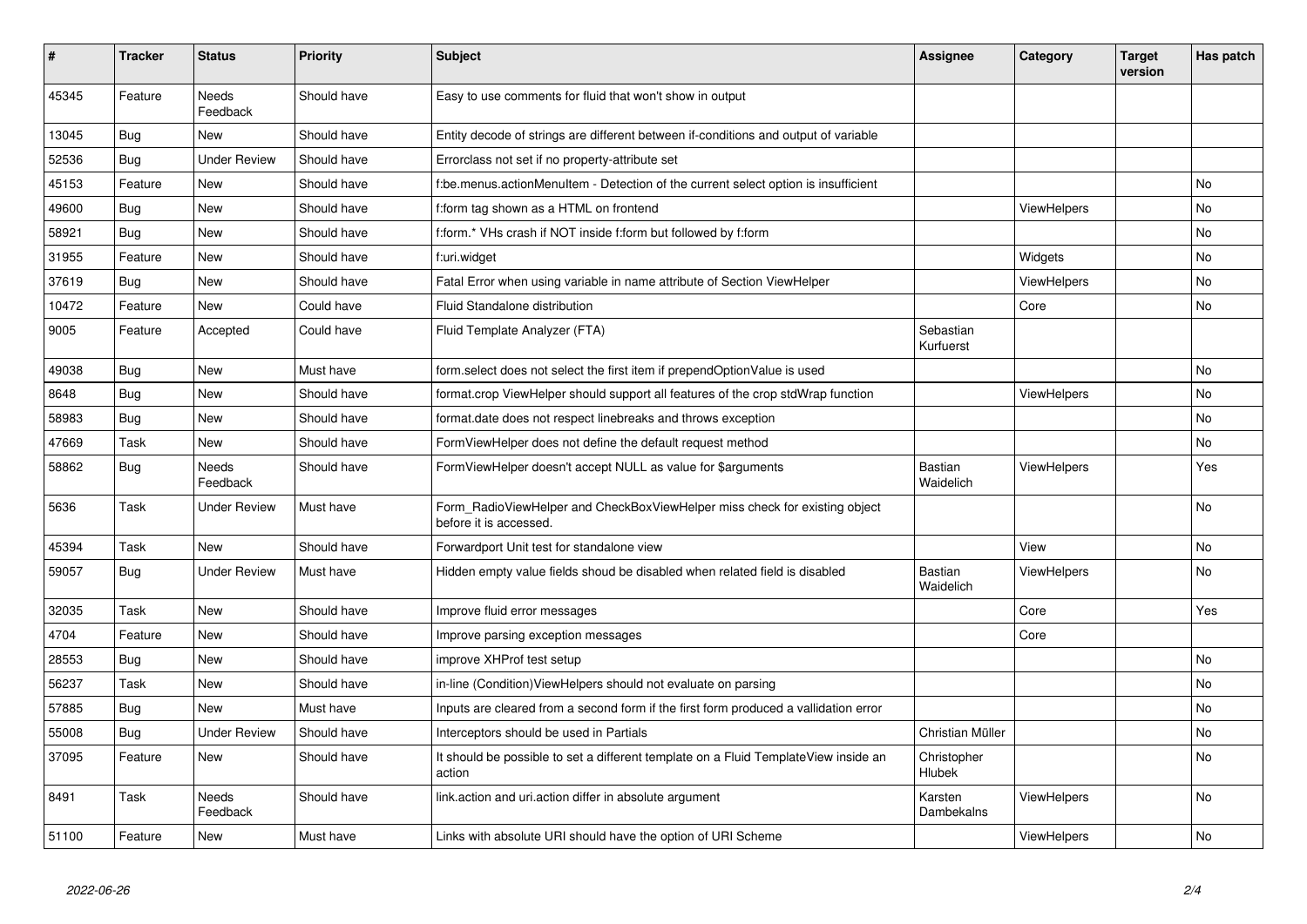| $\vert$ # | <b>Tracker</b> | <b>Status</b>       | <b>Priority</b>      | <b>Subject</b>                                                                            | <b>Assignee</b>        | Category    | <b>Target</b><br>version | Has patch |
|-----------|----------------|---------------------|----------------------|-------------------------------------------------------------------------------------------|------------------------|-------------|--------------------------|-----------|
| 33394     | Feature        | Needs<br>Feedback   | Should have          | Logical expression parser for BooleanNode                                                 | <b>Tobias Liebig</b>   | Core        |                          | No        |
| 27607     | Bug            | New                 | Must have            | Make Fluid comparisons work when first element is STRING, second is NULL.                 |                        | Core        |                          | No        |
| 26658     | Task           | New                 | Won't have this time | Make Form ViewHelpers consistent                                                          |                        | ViewHelpers |                          | No        |
| 30555     | Feature        | New                 | Could have           | Make TagBuilder more extensible                                                           |                        | Core        |                          | No        |
| 28549     | Bug            | New                 | Should have          | make widgets cacheable, i.e. not implement childnodeaccess interface                      |                        |             |                          | No        |
| 42397     | Feature        | New                 | Should have          | Missing viewhelper for general links                                                      |                        |             |                          | No        |
| 33628     | <b>Bug</b>     | Needs<br>Feedback   | Must have            | Multicheckboxes (multiselect) for Collections don't work                                  | Christian Müller       | ViewHelpers |                          | No        |
| 40064     | Bug            | New                 | Must have            | Multiselect is not getting persisted                                                      |                        | ViewHelpers |                          | No        |
| 36559     | Feature        | New                 | Could have           | New widget progress bar                                                                   |                        |             |                          | Yes       |
| 5933      | Feature        | Accepted            | Should have          | Optional section rendering                                                                | Sebastian<br>Kurfuerst | ViewHelpers |                          | No        |
| 60271     | Feature        | <b>New</b>          | Should have          | Paginate viewhelper, should also support arrays                                           |                        |             |                          | No        |
| 53806     | Bug            | <b>Under Review</b> | Should have          | Paginate widget maximumNumberOfLinks rendering wrong number of links                      | Bastian<br>Waidelich   | Widgets     |                          | No        |
| 36655     | Bug            | New                 | Should have          | <b>Pagination Links</b>                                                                   |                        | Widgets     |                          | No        |
| 34682     | Bug            | <b>Under Review</b> | Should have          | Radio Button missing checked on validation error                                          |                        | ViewHelpers |                          | No        |
| 39936     | Feature        | <b>New</b>          | Should have          | registerTagAttribute should handle default values                                         |                        | ViewHelpers |                          | No        |
| 42743     | Task           | New                 | Should have          | Remove inline style for hidden form fields                                                |                        |             |                          | No        |
| 43071     | Task           | New                 | Should have          | Remove TOKENS for adding fallback teplates in B                                           |                        |             |                          | No        |
| 43072     | Task           | New                 | Should have          | Remove TOKENS for adding templates fallback in Backporter                                 |                        | View        |                          | No        |
| 54195     | Task           | New                 | Should have          | Rename and move FormViewHelper's errorClass value, currently 'f3-form-error'              | Adrian Föder           | ViewHelpers |                          | No        |
| 38369     | Bug            | New                 | Must have            | Resource ViewHelpers should not fall back to request package                              |                        | View        |                          | No        |
| 33215     | Feature        | New                 | Should have          | RFC: Dynamic values in ObjectAccess paths                                                 |                        |             |                          | No        |
| 39990     | Bug            | New                 | Should have          | Same form twice in one template: hidden fields for empty values are only rendered<br>once |                        | Core        |                          | No        |
| 8989      | Feature        | Needs<br>Feedback   | Could have           | Search path for fluid template files                                                      |                        | View        |                          | No        |
| 49756     | Feature        | <b>Under Review</b> | Should have          | Select values by array key in checkbox viewhelper                                         |                        |             |                          | No        |
| 65424     | Bug            | <b>Under Review</b> | Should have          | SelectViewHelper must respect option(Value Label)Field for arrays                         |                        | ViewHelpers |                          | No        |
| 46091     | Task           | Needs<br>Feedback   | Should have          | Show source file name and position on exceptions during parsing                           |                        |             |                          | No        |
| 9514      | Feature        | New                 | Should have          | Support explicit Array Arguments for ViewHelpers                                          |                        |             |                          |           |
| 60856     | <b>Bug</b>     | New                 | Must have            | Target attribute not supported by the form viewhelper                                     |                        | ViewHelpers |                          | Yes       |